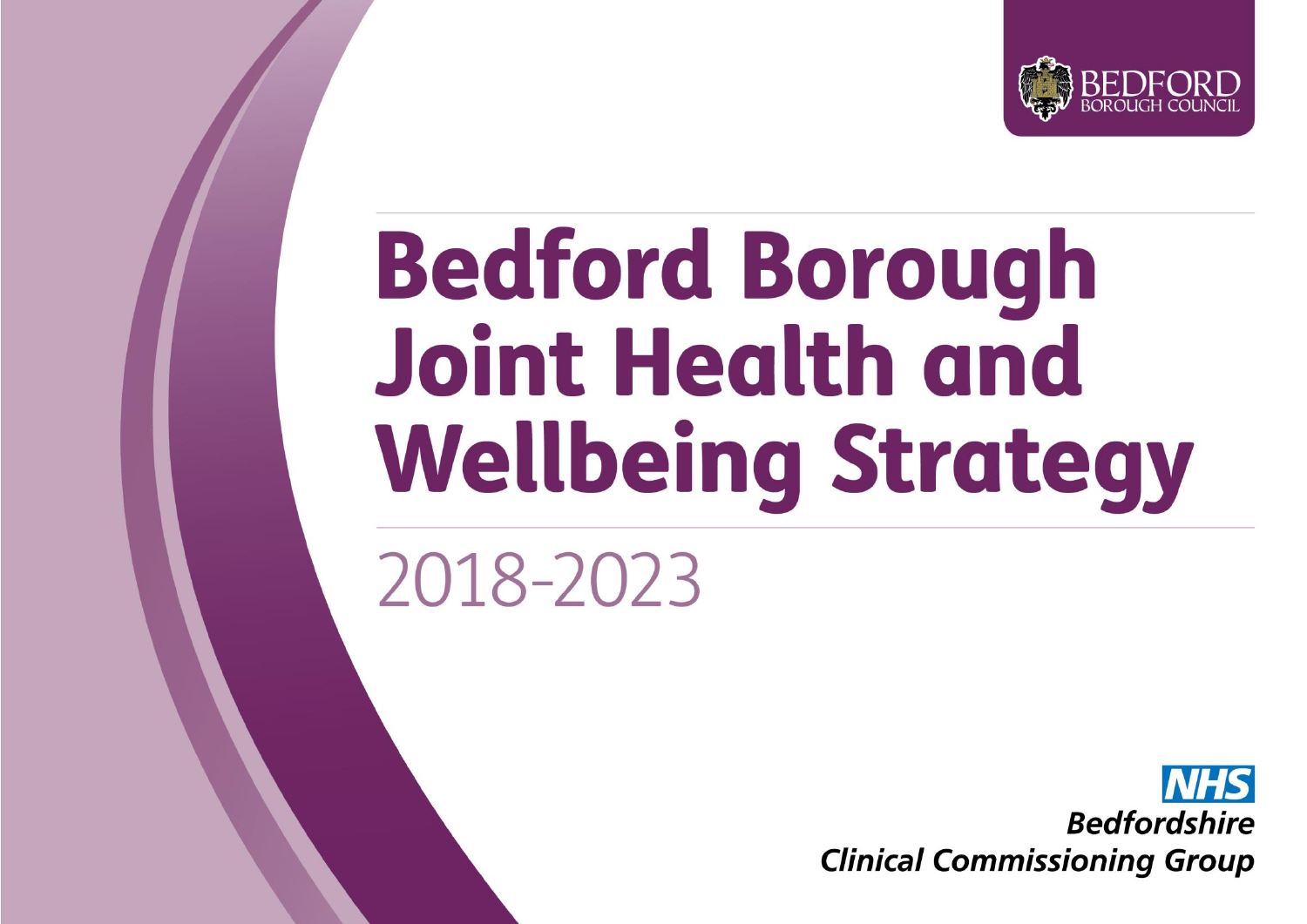# Bedford Borough Joint Health and Wellbeing Strategy 2018-2023

Bedford Borough's Health and Wellbeing Board brings together those who commission services across the NHS, public health, adult social care and children's services with elected councillors and local Healthwatch representatives to jointly consider local needs and plan the right services for our population.

#### **1. Our vision**

*"Residents are able to live healthy and independent lives, in strong and safe communities with easy access to high quality and efficient public services when they need them."*

### **2. Why is this important?**

2.1 Since the first Joint Health and Wellbeing Strategy was developed in 2013 there have been significant improvements in the health and wellbeing of Bedford Borough residents. Breastfeeding rates are among the highest in the region and there has been a sustained improvement in the number of children achieving a good level of development by the end of Reception year. We have seen reductions in adult smoking prevalence and teenage pregnancy, lower rates of sexually transmitted infections and late diagnosis of HIV, and preventable deaths have fallen. We will build on this progress as we take forward the Bedford Borough Joint Health and Wellbeing Strategy for 2017-2022.

2.2 The Joint Health and Wellbeing Strategy is informed by the evidence in the Joint Strategic Needs Assessment of the health and wellbeing needs of people in Bedford Borough. It is being refreshed at a time when Bedford Borough Council and Bedfordshire Clinical Commissioning Group have come together with other local authorities and NHS organisations as the Bedfordshire, Luton and Milton Keynes Sustainability and Transformation Partnership (BLMK STP). The BLMK STP has the 'triple aim' of improving health and wellbeing for our residents, improving the quality of our health and care services with more joined-up working, and tackling the financial and workforce challenges we face as a system.

2.3 The overarching ambition of the Health and Wellbeing Board remains to improve the health and wellbeing of our residents and reduce health inequalities, and to achieve this we will maintain a life course approach, that is ensuring our plans are targeted at critical points throughout life: **giving children and young people the best start in life**, and **enabling adults and older people to live well and remain independent**. However, the health of our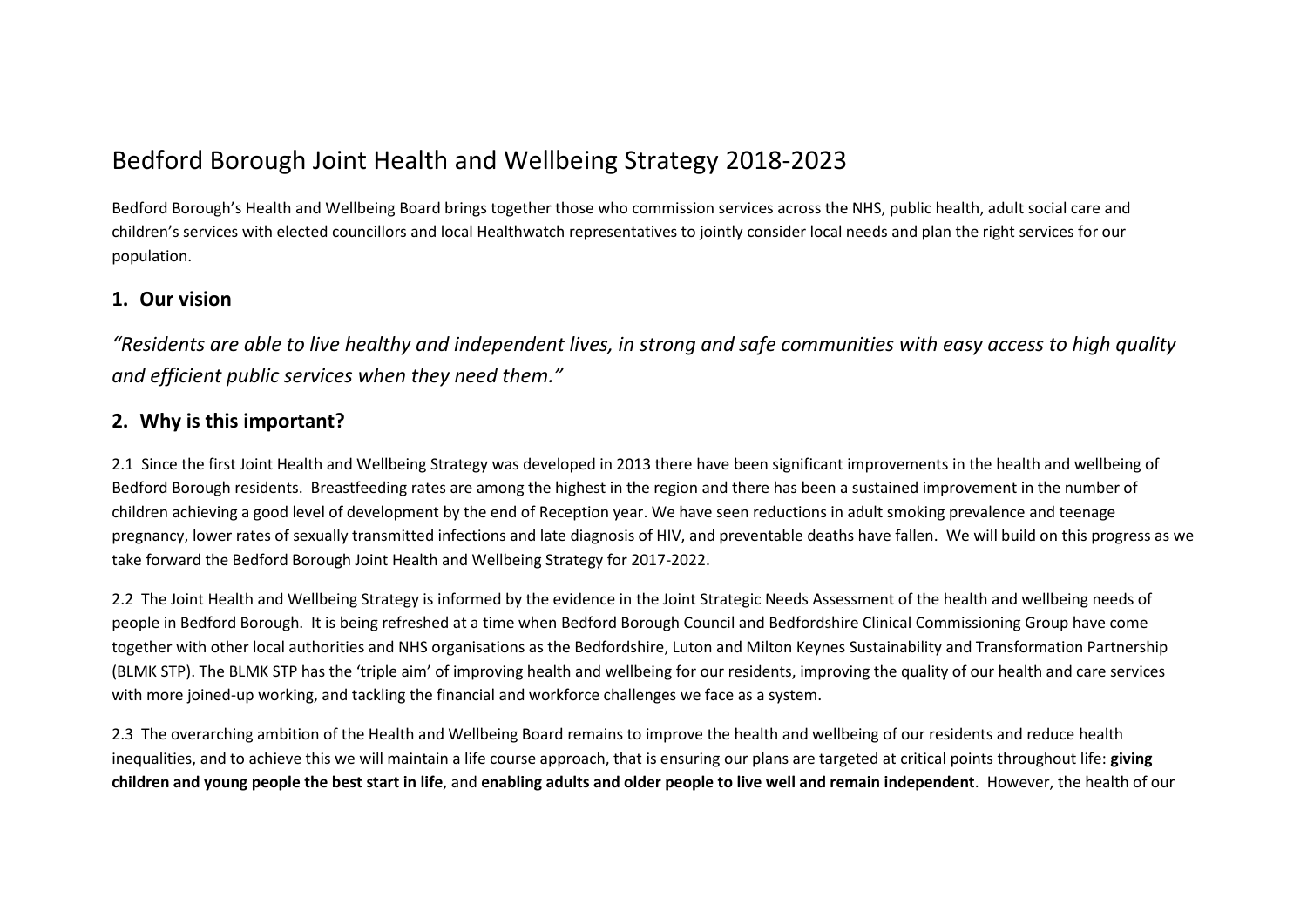residents and communities is also shaped by the conditions in which we live, the extent of our social connections, and whether we have stable and supportive work. These are some of the so-called wider determinants of health, and to promote our efforts to tackling the wider determinants of health we have included a third priority: **promoting strong, safe and healthy communities**.



2.4 Three cross-cutting themes run through the three priorities of our Joint Health and Wellbeing Strategy. First, we recognise the need to **embed prevention and early intervention** throughout our services, in order to reduce the burden of ill health and need for costly health and care services. Second, we know there can be no health without mental health and so we will work to **ensure lifelong mental wellbeing and reslience.** Third, we understand that in order to **reduce health inequalities**, we must target our resources proportionately towards the most disadantaged and be mindful of the likely impacts of our plans on our most vulnerable groups.

2.5 While it is recognised that greater emphasis on prevention may slow growth in demand for health and care services, it is imperative in the current financial climate that the actions agreed are delivered within the respective resource envelopes of the partner organisations.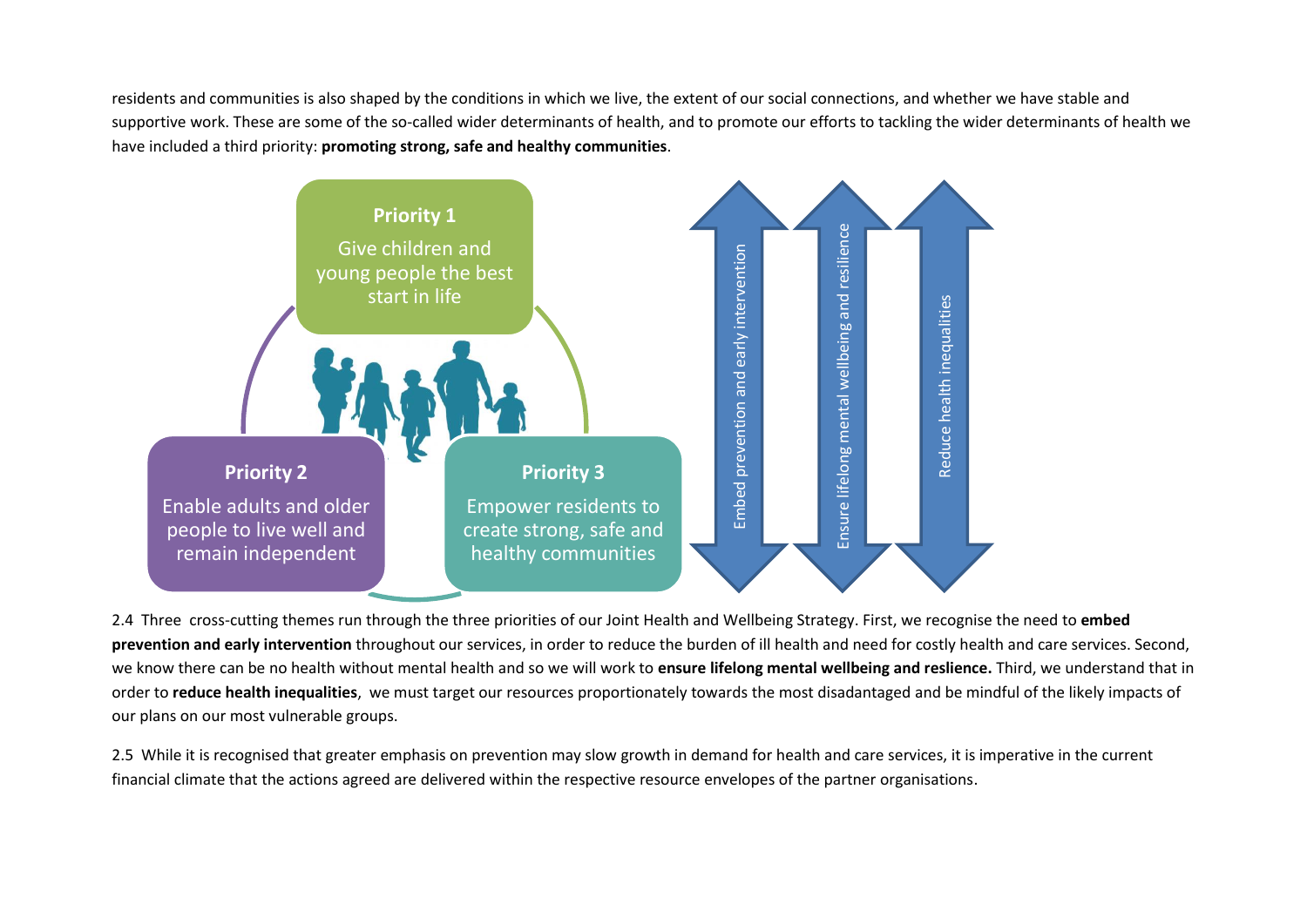# **3. A snapshot of key health and wellbeing challenges in Bedford Borough:**

| An estimated 200-300 new mothers in Bedford<br>Borough are affected by mild to moderate<br>depression each year.                                                                                          | 18.9% of children live in income-deprived<br>households. An estimated 4,860 children live in<br>'out of work' households (13.6%) and 6,015 live in<br>poverty.                           | <b>Emergency hospital admissions</b> for children aged<br>under 5 have risen by 56% since 2013, and<br>hospital admissions for asthma in the under 19s<br>are high.                       |
|-----------------------------------------------------------------------------------------------------------------------------------------------------------------------------------------------------------|------------------------------------------------------------------------------------------------------------------------------------------------------------------------------------------|-------------------------------------------------------------------------------------------------------------------------------------------------------------------------------------------|
| 1 in 5 five year olds, 1 in 3 ten year olds and 1 in 2<br>adults are overweight or obese.                                                                                                                 | An estimated 2,950 children (7.8%) live with an<br>adult with a mental health issue, 2,200 (5.9%) live<br>with a dependent drinker and up to 420 live with a<br>daily drug using parent. | An estimated 2,200 children aged 5 to 16 have a<br>mental health condition, and half of lifelong<br>mental illness manifests by age 15.                                                   |
| Cancers, cardiovascular disease and respiratory<br>disease are the main causes of premature deaths<br>and health inequality in Bedford Borough. Smoking<br>and poor diet are the main preventable causes. | There are around 9,300 people with diabetes and<br>this number is rising. Achievement of treatment<br>targets and take-up of structured education<br>courses are low.                    | There is two-fold variation in the coverage of<br>cancer screening across Bedford Borough, e.g.<br>breast cancer screening coverage ranges from<br>44% to 78% of the eligible population. |
| Men with mental illness die on average 16 years<br>earlier, for women it's 12 years.                                                                                                                      | Alcohol-related hospital admissions have risen by<br>15% since 2013.                                                                                                                     | Emergency hospital admissions due to falls have<br>risen by 24% since 2013.                                                                                                               |
| 168,751 people live in Bedford Borough, and this is<br>expected to increase to around 178,511 by 2021<br>with the steepest rise in adults aged 65 and over.                                               | 1 in 3 people in the towns of Bedford and<br>Kempston are from black and minority ethnic<br>groups, compared to less than 1 in 8 in rural areas.                                         | Around 8,865 people in Bedford Borough live in<br>areas that are among the 10% most deprived<br>nationally.                                                                               |
| Average life expectancy in Bedford Borough is 79.9<br>years for men and 83.5 years for women, but there<br>are large inequalities in life expectancy depending<br>on where people live.                   | Less than half of adult social care users and less<br>than a third of adult carers have as much social<br>contact as they would like.                                                    | More than 6,000 households are referred to as<br>being in fuel poverty because they find it too costly<br>to heat their home properly.                                                    |
| For more information see: www.bedford.gov.uk/jsna                                                                                                                                                         |                                                                                                                                                                                          |                                                                                                                                                                                           |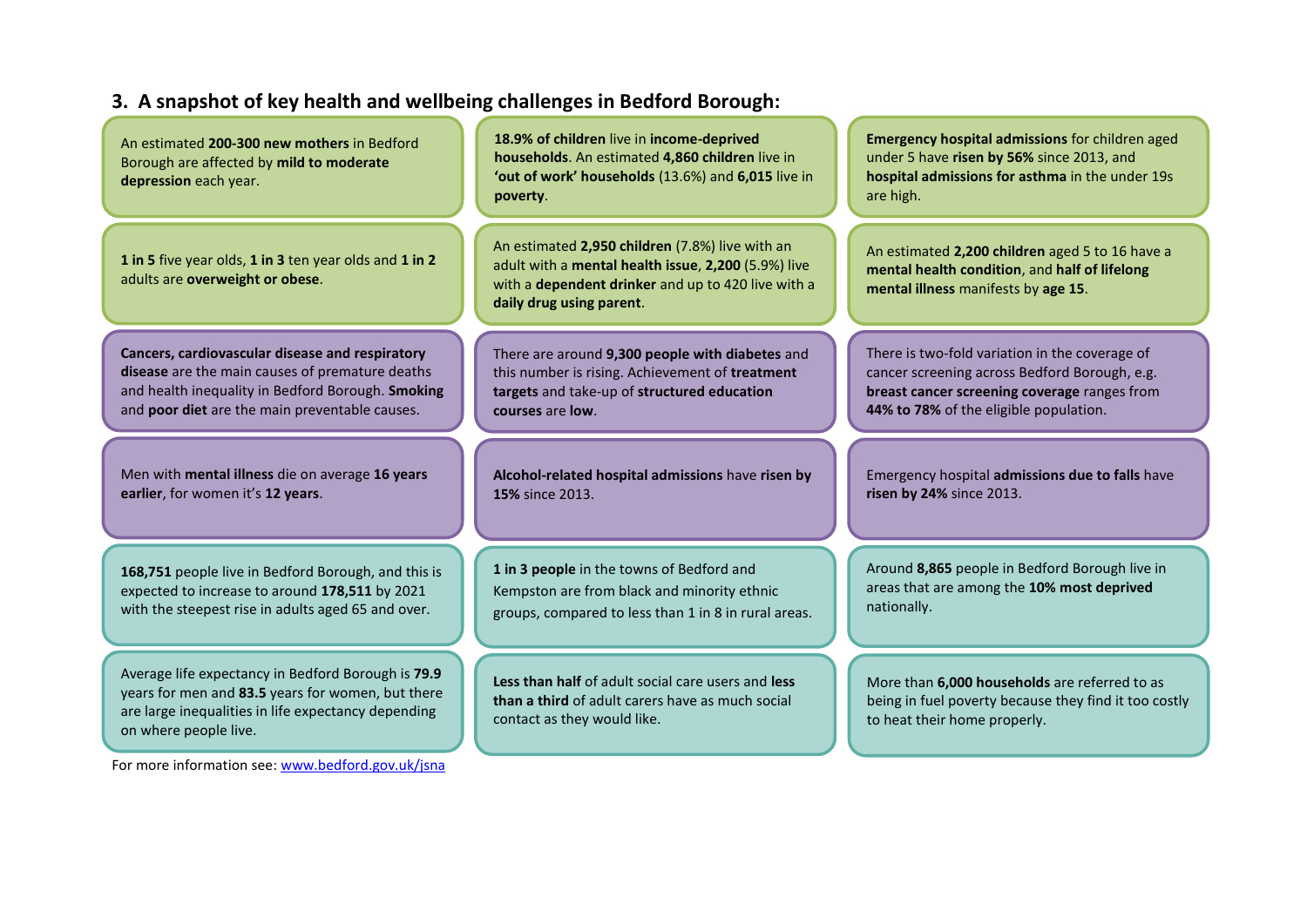# **4. OUR PRIORITIES**

# **1. Give children and young people the best start in life**

#### **Why is this important?**

- Giving children the best start in life sets the foundations for good health and wellbeing throughout life. The early years in every child's life are a crucial period for setting them up to thrive, both in school and beyond throughout adult life.
- During pregnancy and up to the age of five, parental factors have a profound effect on child development. Giving every child the best start means ensuring parents are supported and prepared for their role.
- The school years are a crucial time to embed healthy behaviours, and the culture, ethos and environment of a school influence the health and wellbeing of pupils and their readiness to learn.
- Pupils with better health and wellbeing are more likely to achieve better academically, and social and emotional skills developed in childhood contribute to better job prospects, healthier relationships and lifelong physical and mental health.
- Conversely adverse childhood experiences, including all forms of abuse, exposure to drug and alcohol misuse in the home, and witnessing domestic violence significantly increase the risk poor educational, social and health outcomes in later life.

#### **Local challenges**

- An estimated 200-300 new mothers in Bedford Borough are affected by mild to moderate depression each year.
- 18.9% of children live in income-deprived households. An estimated 4,860 children live in 'out of work' households (13.6%) and 6015 live in poverty.
- An estimated 2,950 children (7.8%) live with an adult with a mental health issue, 2,200 (5.9%) live with a dependent drinker and up to 420 live with a daily drug using parent.
- 1 in 5 five year olds, 1 in 3 ten year olds and 1 in 2 adults are overweight or obese.
- An estimated 2,200 children aged 5 to 16 have a mental health condition, and half of lifelong mental illness manifests by age 15.
- Emergency hospital admissions for children aged under 5 have risen by 56% since 2013, and hospital admissions for asthma in the under 19s are high.

#### **How will we make a difference?**

Through our Children, Young People and Families Plan we will **Enable families to thrive by:**

- Supporting families to reside in suitable accommodation and to obtain and maintain employment, with all children and young people living in safe and loving homes.
- Ensuring that all services "think family" and take a whole family approach.
- Identifying and supporting vulnerable children, young people and families at an early stage.

#### **Promote good health and wellbeing by:**

- Continuing to integrate children's community health services to ensure that we share consistent outcomes and priorities.
- Supporting healthy behaviours to ensure children and young people are a healthy weight and take responsibility for their own sexual health, with reductions in substance misuse and smoking.

#### **Improve educational attainment and raising aspirations by:**

- Supporting partners as they deliver existing strategies to improve our schools, ensuring that all children and young people achieve the highest possible educational outcomes through school and further education and inequalities in attainment are reduced.
- Making sure children and young people are ready for school, work, life and parenthood.
- Supporting children and young people to develop emotionally and equipping them to avoid exploitation.

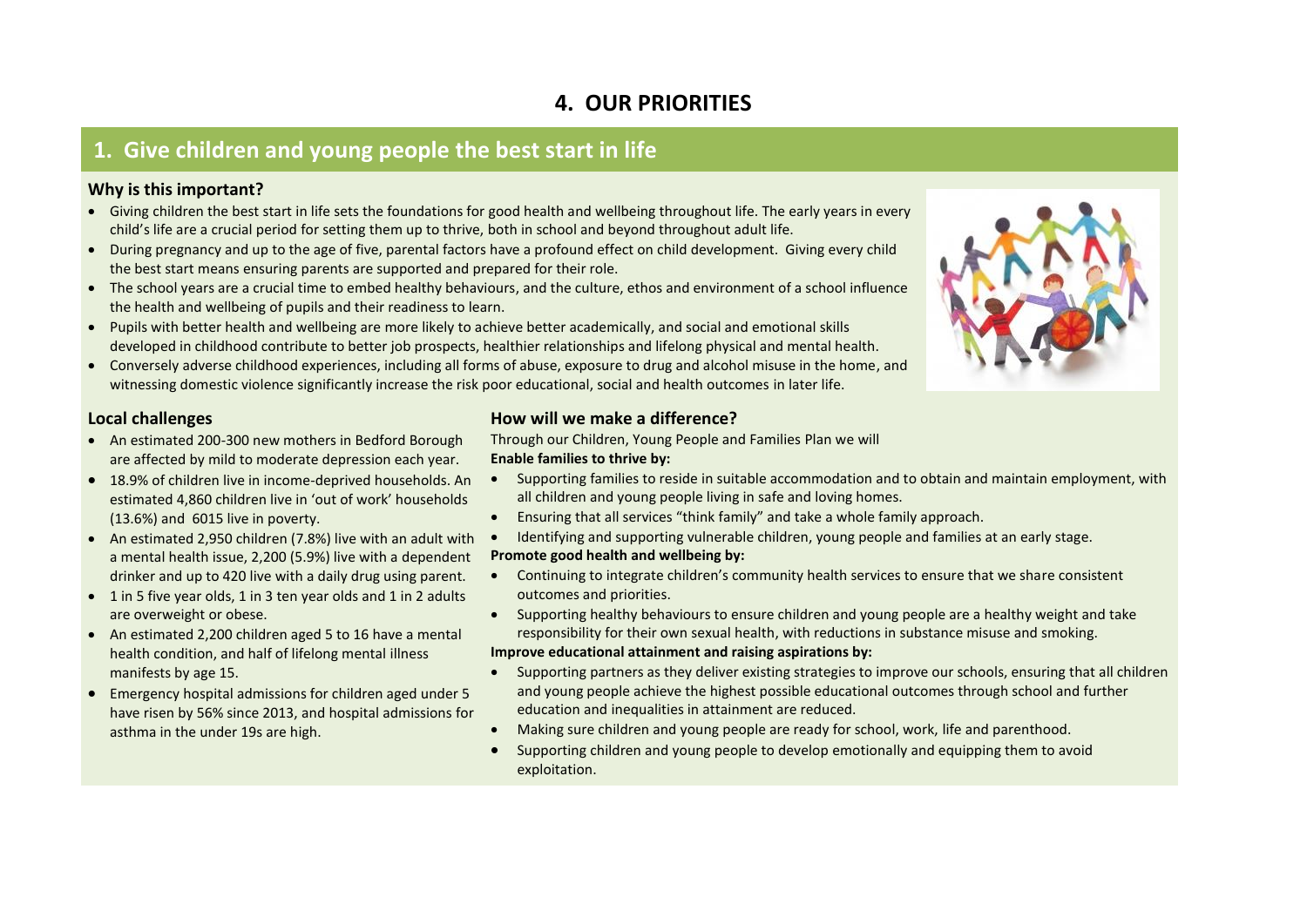# **5. OUR PRIORITIES**

# **2. Enable adults and older people to live well and remain independent**

#### **Why is this important?**

- Improving health and wellbeing will help our residents to flourish: living productive, rewarding, independent lives and spending a greater proportion of their life in good health.
- We want to support people in Bedford Borough to take responsibility for their own health and wellbeing, and particularly by eating healthy food, moving more every day, not smoking, not drinking alcohol excessively, and being mindful of their mental health and wellbeing. This can be more difficult for some people and we need to recognise this in strategies to improve the health of the poorest much faster.
- Cases of cancer, diabetes, respiratory disease, dementia and cardiovascular disease will increase as the population grows and ages, with more people living with at least two health conditions.
- Bedford Borough Council and Bedfordshire Clinical Commissioning Group are working with local partners to ensure our health and care system is fit for the future. This involves supporting people to remain healthy and independent for as long as possible, and then providing joined-up care, closer to home is available when it's needed.

#### **Local challenges**

- Cancers, cardiovascular disease and respiratory disease are the main causes of premature deaths and health inequality in Bedford Borough. Smoking and poor diet are the main preventable causes.  $\bullet$
- There are around 9,300 people with diabetes and this number is rising. Achievement of treatment targets and take-up of structured education courses are low.
- There is two-fold variation in the coverage of cancer screening across Bedford Borough, e.g. breast cancer screening coverage ranges from 44% to 78% of the eligible population.
- Men with mental illness die on average 16 years earlier, for women it's 12 years.
- Alcohol-related hospital admissions have risen by 15% since 2013.  $\bullet$
- Emergency hospital admissions due to falls have risen by 24% since 2013.

#### **How will we make a difference?**

Adults will be supported to live their lives to the full, maintaining their health and independence in the community for as long as possible by:

- Encouraging healthy behaviours and engagement with preventative health services including NHS Health Checks, Stop Smoking services, sexual health services, and national screening and immunisation programmes, including seasonal flu.
- Working to ensure long term conditions are detected early and managed effectively, addressing unwarranted variations in care.
- Putting patients and service users at the centre of their own care, supported by multidisciplinary teams of primary care, community care and social care professionals.
- Supporting residents to self-care and self-manage long term conditions where appropriate and safe to do so.
- Fostering a positive approach to mental health and wellbeing, ensuring prevention and early intervention to support lifelong mental health.
- Ensuring partners work together to deliver person-centred, co-ordinated care closer to home through an Integrated Delivery Plan.

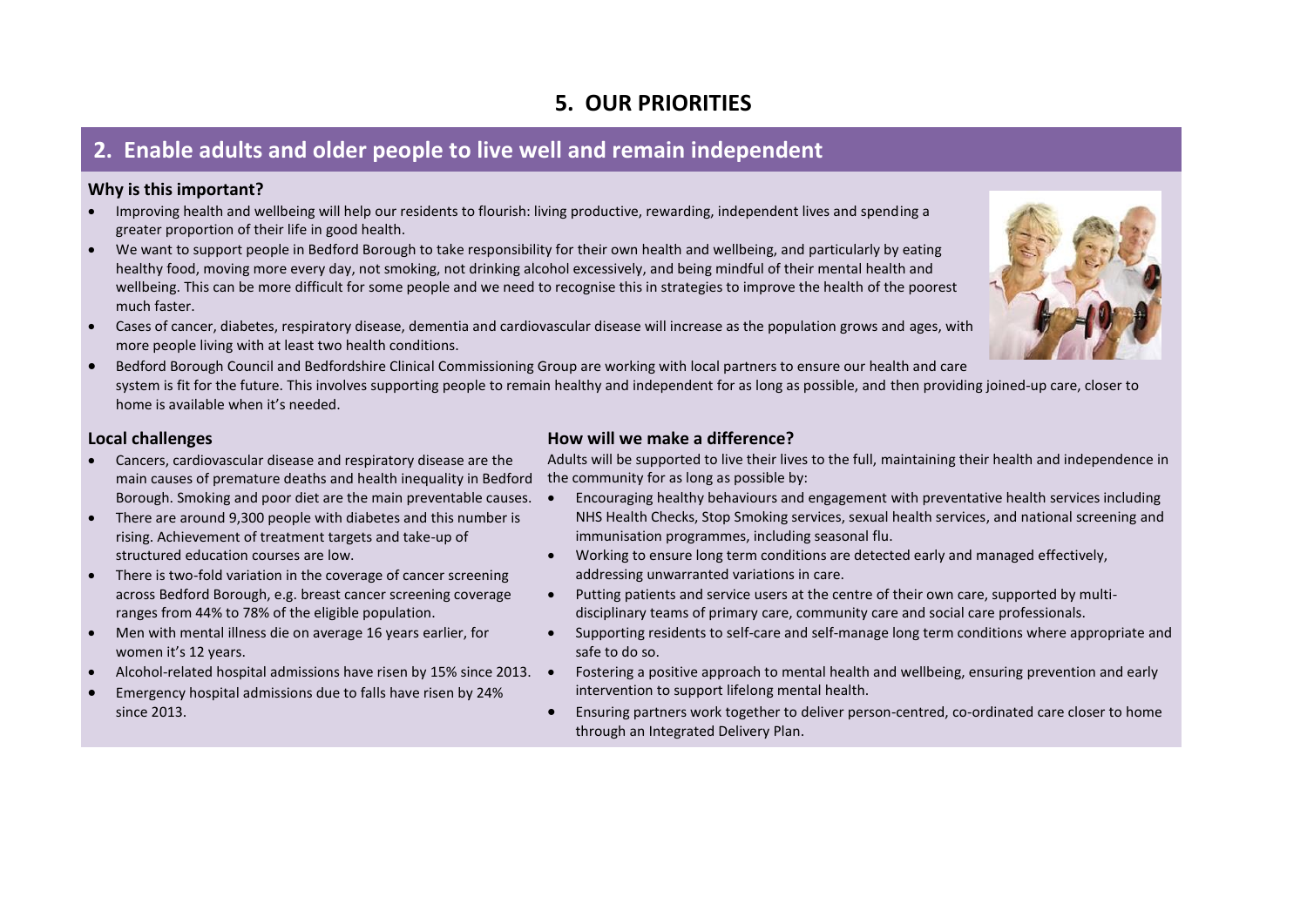# **6. OUR PRIORITIES**

# **3. Empower residents to create strong, safe and healthy communities**

#### **Why is this important?**

- Our health and wellbeing is influenced by the broad social, economic and environmental circumstances into which we are born, live, work and grow old.
- People thrive in communities that are strong, supportive, vibrant places to live, where they are not anxious about violence and abuse or criminal activity and social disorder.
- The built and natural environment, which includes schools, workplaces, communities, parks, roads is a key environmental determinant of health and wellbeing. For example, the design of our neighbourhoods can influence physical activity levels, travel patterns and social connectivity.
- Housing is fundamental to health and poor quality, unsafe or overcrowded housing can have negative impacts on both physical and mental health.
- Being in good work is good for health. Good work means having a safe work environment, but also having a sense of security, autonomy, good line management and communication within an organisation.

#### **Local Challenges**

- 168,751 people live in Bedford Borough, and this is expected to increase to around 178,511 by 2021 with the steepest rise in adults aged 65 and over.
- 1 in 3 people in the towns of Bedford and Kempston are from black and minority ethnic groups, compared to less than 1 in 8 in rural areas. Up to 100 different ethnic groups live in Bedford Borough.
- Around 8,865 people in Bedford Borough live in areas that are among the 10% most deprived nationally.
- Average life expectancy in Bedford Borough is 79.9 years for men and 83.5 years for women, but there are large inequalities in life expectancy depending on where people live.
- Less than half of adult social care users and less than a third of adult carers have as much social contact as they would like.
- 6,000 households are in fuel poverty, and find it difficult to afford to heat their homes properly.

#### **How will we make a difference?**

We will work with partners across local organisations to make Bedford Borough a healthy place to live. We will focus on:

- Working with public and private sector partners to ensure homes are affordable, warm, secure and can support independent living; including new homes built as part of the 19,000 houses proposed by 2035.
- Strengthening links between planning and health to ensure that housing and development plans for new and existing communities promote health and wellbeing.
- Promoting the use of green, open spaces and activities such as cycling and walking.
- Understanding the local impact of air pollution on health and taking appropriate steps to protect the health of our most vulnerable residents.
- Supporting the local economy to grow which will result in more jobs and better jobs, tackling debt and addressing health-related worklessness.
- Working with local employers to promote workplace wellbeing and support employees to look after their physical and mental wellbeing.
- Working with partners including the community and voluntary sector to tackle loneliness and isolation.

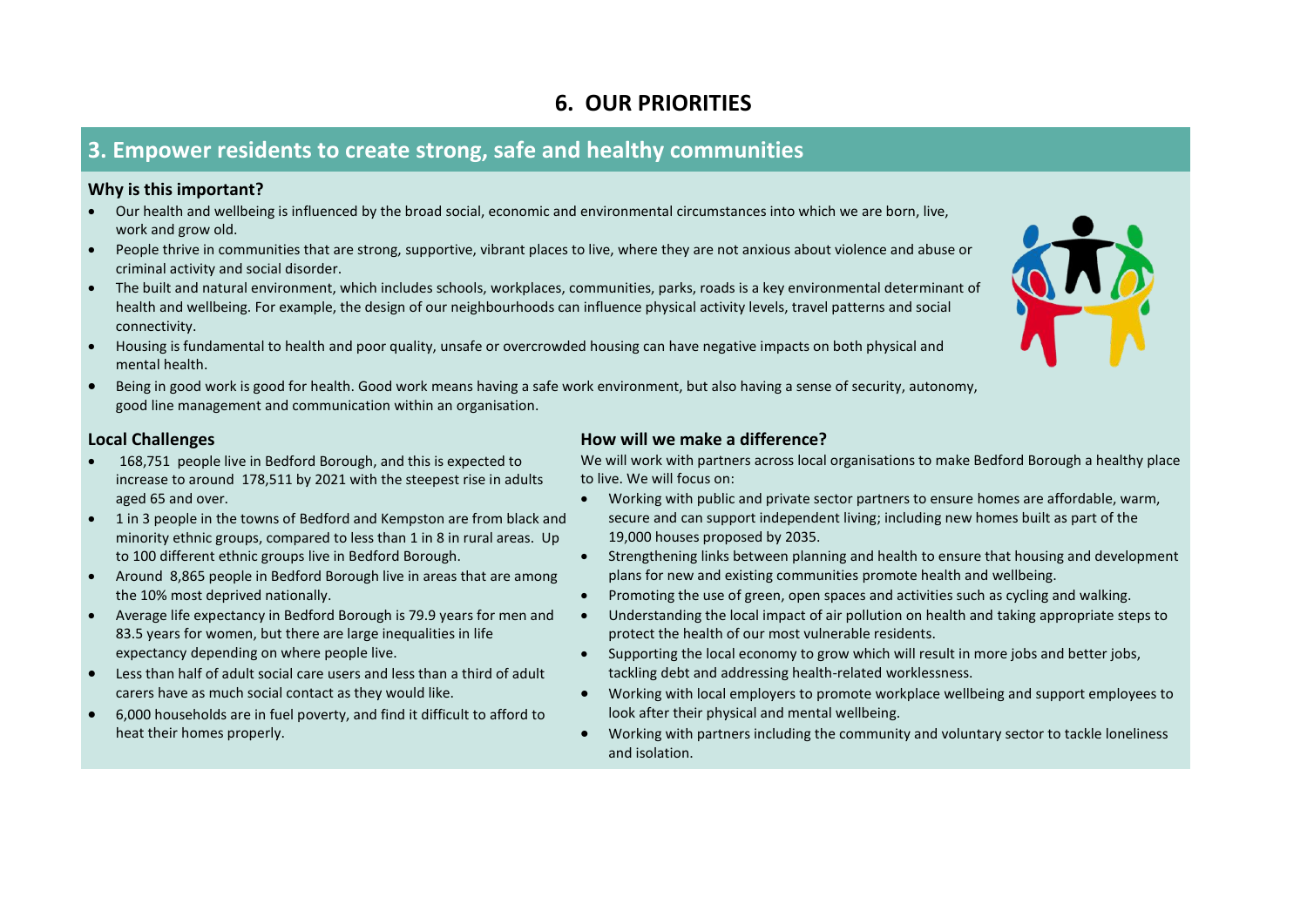## **7. Delivering the Joint Health and Wellbeing Strategy**

7.1 The Health and Wellbeing Board will task three sub-groups with the development and implementation of the action plans to achieve our shared objectives. The accountability of these groups is set out below, and the groups will report back to the Board on their progress. The Board will also review Key Performance Indicators for each Priority area.

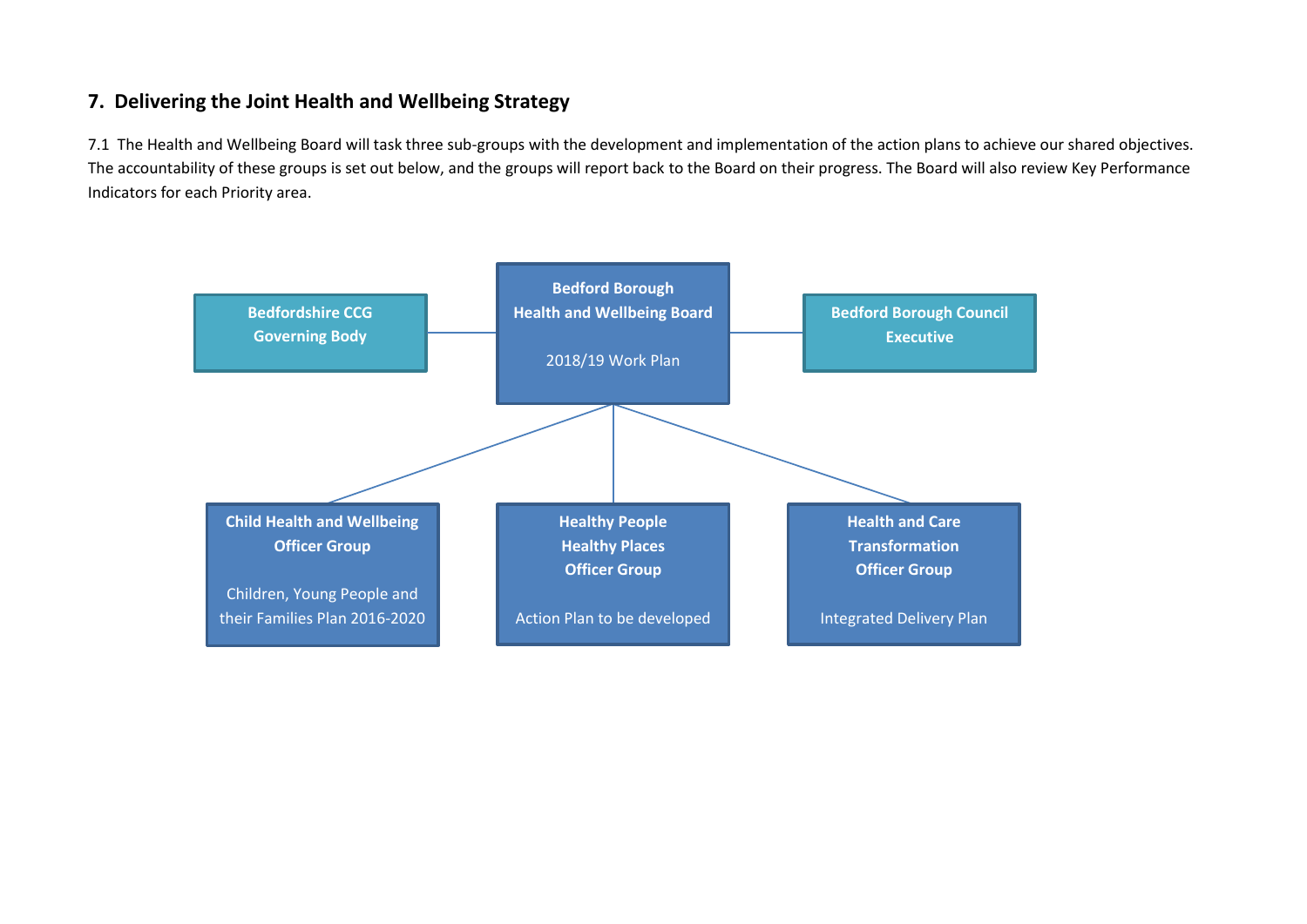# **8. Appendix 1: Strategy summary**

| Priority                                                                                                             | What do we need to do?                                                                                                                                                                                                                                                                                                                                                                                                                                                                                                                                                                                                                                                                                                                                                                                                                                                                                                                                                                                                                                                                                                                                                                                                                                                             | <b>Key outcomes</b>                                                                                                                                                                                                                                                                                                                                                                                                                                                                                                                                        | Long list of key performance indicators                                                                                                                                                                                                                                                                                                                                                                                                                                                                                                                                                                                                                                                                                                                                                                                                                                                                                                                                                                                                                                                                                                                                                                                                                                               |
|----------------------------------------------------------------------------------------------------------------------|------------------------------------------------------------------------------------------------------------------------------------------------------------------------------------------------------------------------------------------------------------------------------------------------------------------------------------------------------------------------------------------------------------------------------------------------------------------------------------------------------------------------------------------------------------------------------------------------------------------------------------------------------------------------------------------------------------------------------------------------------------------------------------------------------------------------------------------------------------------------------------------------------------------------------------------------------------------------------------------------------------------------------------------------------------------------------------------------------------------------------------------------------------------------------------------------------------------------------------------------------------------------------------|------------------------------------------------------------------------------------------------------------------------------------------------------------------------------------------------------------------------------------------------------------------------------------------------------------------------------------------------------------------------------------------------------------------------------------------------------------------------------------------------------------------------------------------------------------|---------------------------------------------------------------------------------------------------------------------------------------------------------------------------------------------------------------------------------------------------------------------------------------------------------------------------------------------------------------------------------------------------------------------------------------------------------------------------------------------------------------------------------------------------------------------------------------------------------------------------------------------------------------------------------------------------------------------------------------------------------------------------------------------------------------------------------------------------------------------------------------------------------------------------------------------------------------------------------------------------------------------------------------------------------------------------------------------------------------------------------------------------------------------------------------------------------------------------------------------------------------------------------------|
| Delivery group(s)                                                                                                    |                                                                                                                                                                                                                                                                                                                                                                                                                                                                                                                                                                                                                                                                                                                                                                                                                                                                                                                                                                                                                                                                                                                                                                                                                                                                                    |                                                                                                                                                                                                                                                                                                                                                                                                                                                                                                                                                            |                                                                                                                                                                                                                                                                                                                                                                                                                                                                                                                                                                                                                                                                                                                                                                                                                                                                                                                                                                                                                                                                                                                                                                                                                                                                                       |
| 1. Give children and<br>young people the<br>best start in life<br>Child Health and<br>Wellbeing<br>Partnership Group | Through our Children, Young People and their<br>Families Plan we will:<br>1. Support families to reside in suitable<br>accommodation and to obtain and maintain<br>employment, with all children and young<br>people living in safe and loving homes.<br>Ensure that all services "think family" and<br>take a whole family approach.<br>Identify and supporting vulnerable children,<br>young people and families at an early stage.<br>4. Continue to integrate children's community<br>health services to ensure that we share<br>consistent outcomes and priorities.<br>Support healthy behaviours to ensure<br>5.<br>children and young people are a healthy<br>weight and take responsibility for their own<br>sexual health, with reductions in substance<br>misuse and smoking.<br>Support partners as they deliver existing<br>strategies to improve our schools, ensuring<br>that all children and young people achieve<br>the highest possible educational outcomes<br>through school and further education and<br>inequalities in attainment are reduced.<br>Ensure children and young people are ready<br>7.<br>for school, work, life and parenthood.<br>8. Support children and young people to<br>develop emotionally and equipping them to<br>avoid exploitation. | Children are supported to develop and<br>$\bullet$<br>maintain good physical and mental<br>health.<br>Parents or carers are equipped to<br>$\bullet$<br>nurture their children, who in turn are<br>not impacted by drug or alcohol<br>misuse, domestic abuse or poor<br>mental health.<br>$\bullet$<br>Children and young people achieve the<br>highest possible educational outcomes<br>in school, can obtain apprenticeships,<br>and are excited about the future.<br>Children, young people and their<br>$\bullet$<br>carers are emotionally resilient. | Number of families living in temporary<br>$\bullet$<br>accommodation.<br>The percentage of domestic abuse<br>$\bullet$<br>incidents where a child is present.<br>Number of children subject to a Child<br>$\bullet$<br>protection Plan.<br>Number of looked after children.<br>$\bullet$<br>% of children with excess weight in Year R<br>$\bullet$<br>and Year 6.<br>Rate of under 18 conceptions.<br>$\bullet$<br>Hospital admissions due to alcohol-<br>$\bullet$<br>specific conditions, substance misuse,<br>mental health conditions and self-harm.<br>Hospital admissions for asthma.<br>$\bullet$<br>A&E attendances for children aged 0-4.<br>$\bullet$<br>% of schools rated good or outstanding.<br>$\bullet$<br>% of pupils achieving a Good Level of<br>Development in the Early Years<br>Foundation Stage.<br>Proportion of 16 and 17 year olds who are<br>$\bullet$<br>not in education, employment or training<br>including those who are not known to the<br>local authority.<br>Percentage of schools that can<br>$\bullet$<br>demonstrate they have robust PSHE<br>programmes.<br>Number of children known to children's<br>services who are at risk of sexual<br>exploitation.<br>Numbers of relevant staff trained to<br>recognise signs of sexual exploitation. |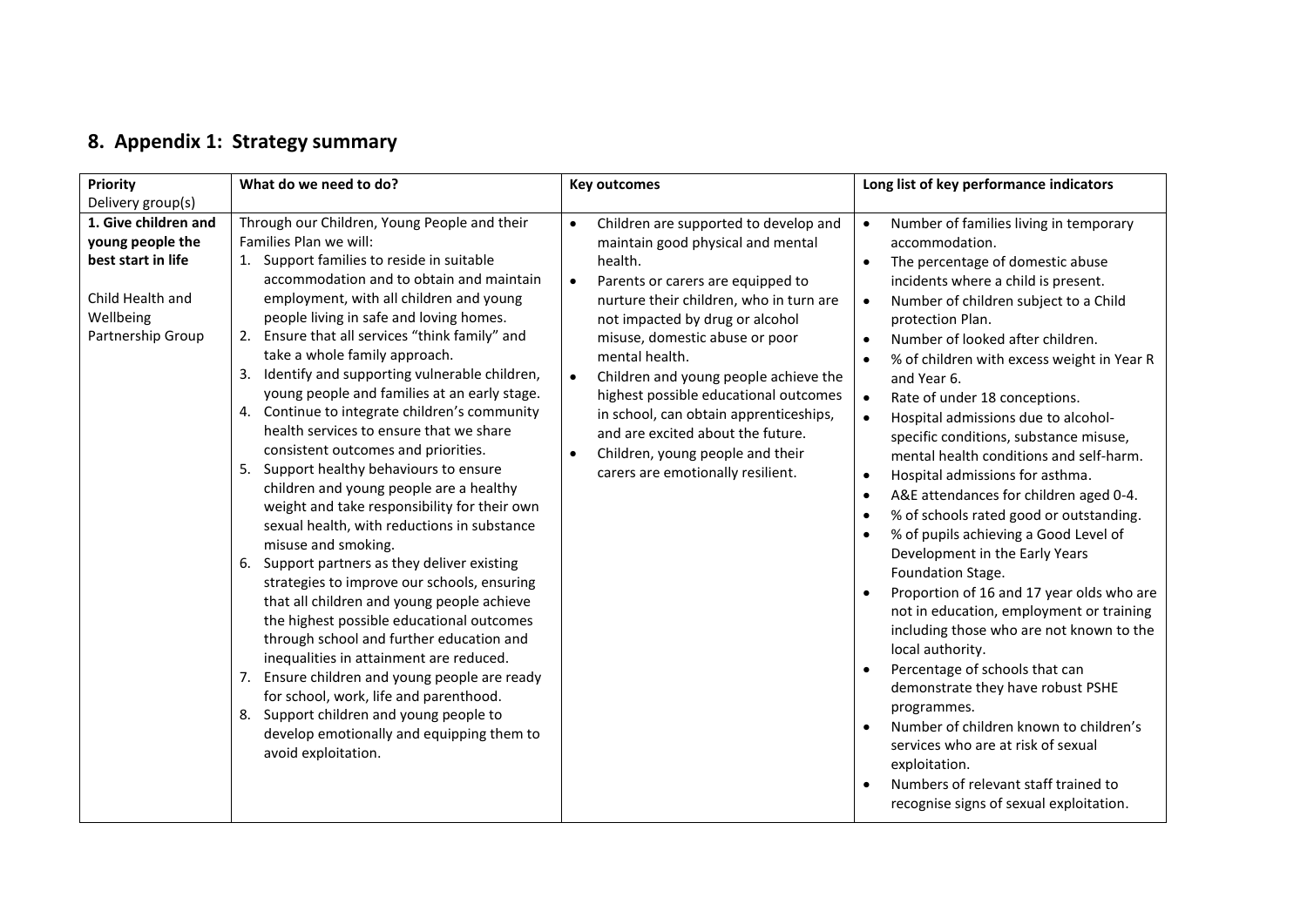| <b>Priority</b>                                                                                                                                                                                      | What do we need to do?                                                                                                                                                                                                                                                                                                                                                                                                                                                                                                                                                                                                                                                                                                                                                                                                                                                                                                                                                                                                                                                                                                                                                                              | <b>Key outcomes</b>                                                                                                                                                                                                                                                                                                                                                                                                                                                                                                          | Long list of key performance indicators                                                                                                                                                                                                                                                                                                                                                                                                                                                                                                                                                                                                                                                                                                                                                                                                                                                                                                                                                                                                      |
|------------------------------------------------------------------------------------------------------------------------------------------------------------------------------------------------------|-----------------------------------------------------------------------------------------------------------------------------------------------------------------------------------------------------------------------------------------------------------------------------------------------------------------------------------------------------------------------------------------------------------------------------------------------------------------------------------------------------------------------------------------------------------------------------------------------------------------------------------------------------------------------------------------------------------------------------------------------------------------------------------------------------------------------------------------------------------------------------------------------------------------------------------------------------------------------------------------------------------------------------------------------------------------------------------------------------------------------------------------------------------------------------------------------------|------------------------------------------------------------------------------------------------------------------------------------------------------------------------------------------------------------------------------------------------------------------------------------------------------------------------------------------------------------------------------------------------------------------------------------------------------------------------------------------------------------------------------|----------------------------------------------------------------------------------------------------------------------------------------------------------------------------------------------------------------------------------------------------------------------------------------------------------------------------------------------------------------------------------------------------------------------------------------------------------------------------------------------------------------------------------------------------------------------------------------------------------------------------------------------------------------------------------------------------------------------------------------------------------------------------------------------------------------------------------------------------------------------------------------------------------------------------------------------------------------------------------------------------------------------------------------------|
| Delivery group(s)                                                                                                                                                                                    |                                                                                                                                                                                                                                                                                                                                                                                                                                                                                                                                                                                                                                                                                                                                                                                                                                                                                                                                                                                                                                                                                                                                                                                                     |                                                                                                                                                                                                                                                                                                                                                                                                                                                                                                                              |                                                                                                                                                                                                                                                                                                                                                                                                                                                                                                                                                                                                                                                                                                                                                                                                                                                                                                                                                                                                                                              |
| 2. Enable adults and<br>older people to live<br>well and remain<br>independent<br>Healthy People,<br><b>Healthy Places</b><br>Partnership Group<br><b>Health and Care</b><br>Transformation<br>Group | Adults will be supported to live their lives to the<br>full, maintaining their health and independence<br>in the community for as long as possible by:<br>1. Encouraging healthy behaviours and<br>engagement with preventative health<br>services including NHS Health Checks, Stop<br>Smoking services, sexual health services, and<br>national screening and immunisation<br>programmes, including seasonal flu.<br>Working to ensure long term conditions are<br>2.<br>detected early and managed effectively,<br>addressing unwarranted variations in care.<br>3.<br>Putting patients and service users at the<br>centre of their own care, supported by multi-<br>disciplinary teams of primary care,<br>community care and social care<br>professionals.<br>4. Supporting residents to self-care and self-<br>manage long term conditions where<br>appropriate and safe to do so.<br>5. Fostering a positive approach to mental<br>health and wellbeing, ensuring prevention<br>and early intervention to support lifelong<br>mental health.<br>Ensuring partners work together to deliver<br>6.<br>person-centred, co-ordinated care closer to<br>home through an Integrated Delivery Plan. | Fewer people develop long term<br>conditions as a result of unhealthy<br>behaviours.<br>More adults and older people feel<br>$\bullet$<br>adequately supported to manage their<br>long term condition.<br>Fewer people require an unplanned<br>$\bullet$<br>hospital admission as the result of a<br>long term condition.<br>Adults and older people stay well at<br>$\bullet$<br>home longer.<br>Adults and older people receive the<br>$\bullet$<br>opportunities, care and support which<br>will improve health outcomes. | Life expectancy and healthy life<br>expectancy.<br>Slope index of inequality at birth.<br>$\bullet$<br>Smoking prevalence in adults.<br>$\bullet$<br>Excess weight in adults.<br>$\bullet$<br>Percentage of population aged 40-74<br>$\bullet$<br>years who have had an NHS Health Check<br>Coverage of adult screening and<br>$\bullet$<br>immunisation programmes.<br>People entering talking therapies as a<br>$\bullet$<br>proportion of those estimated to have<br>anxiety or depression.<br>% of adults receiving secondary mental<br>$\bullet$<br>health services recorded as living<br>independently, with or without support.<br>Proportion of adults with a long term<br>$\bullet$<br>condition who feel adequately supported<br>by their GP.<br>Estimated dementia diagnosis rate.<br>Avoidable emergency hospital<br>admissions.<br>Alcohol-related hospital admissions<br>Falls-related hospital admissions.<br>Premature mortality from cancer.<br>cardiovascular, respiratory and liver<br>diseases.<br>Excess winter deaths. |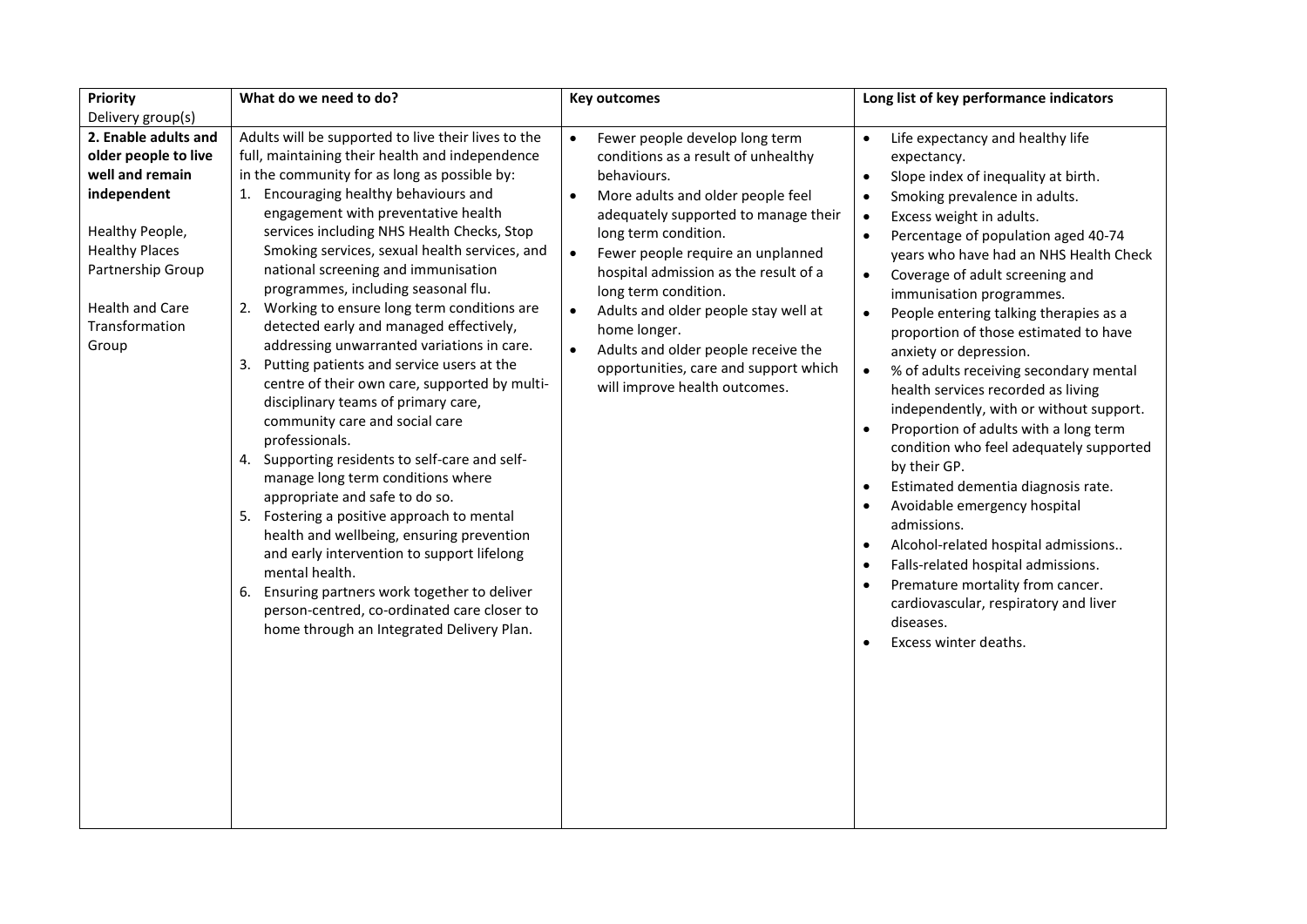| Priority                                                                                                                                         | What do we need to do?                                                                                                                                                                                                                                                                                                                                                                                                                                                                                                                                                                                                                                                                                                                                                                                                                                                                                                                                                                                                                                                                                                                                                                                                                                     | <b>Key outcomes</b>                                                                                                                                                                                                                                                                                                                                                                                                                      | Long list of key performance indicators                                                                                                                                                                                                                                                                                                                                                                                                                                                                                                               |
|--------------------------------------------------------------------------------------------------------------------------------------------------|------------------------------------------------------------------------------------------------------------------------------------------------------------------------------------------------------------------------------------------------------------------------------------------------------------------------------------------------------------------------------------------------------------------------------------------------------------------------------------------------------------------------------------------------------------------------------------------------------------------------------------------------------------------------------------------------------------------------------------------------------------------------------------------------------------------------------------------------------------------------------------------------------------------------------------------------------------------------------------------------------------------------------------------------------------------------------------------------------------------------------------------------------------------------------------------------------------------------------------------------------------|------------------------------------------------------------------------------------------------------------------------------------------------------------------------------------------------------------------------------------------------------------------------------------------------------------------------------------------------------------------------------------------------------------------------------------------|-------------------------------------------------------------------------------------------------------------------------------------------------------------------------------------------------------------------------------------------------------------------------------------------------------------------------------------------------------------------------------------------------------------------------------------------------------------------------------------------------------------------------------------------------------|
| Delivery group(s)                                                                                                                                |                                                                                                                                                                                                                                                                                                                                                                                                                                                                                                                                                                                                                                                                                                                                                                                                                                                                                                                                                                                                                                                                                                                                                                                                                                                            |                                                                                                                                                                                                                                                                                                                                                                                                                                          |                                                                                                                                                                                                                                                                                                                                                                                                                                                                                                                                                       |
| 3. Empower<br>residents to create<br>strong, safe and<br>healthy<br>communities<br>Healthy People,<br><b>Healthy Places</b><br>Partnership Group | We will work with partners across local<br>organisations to make Bedford Borough a healthy<br>place to live. We will focus on:<br>Working with public and private sector<br>1.<br>partners to ensure homes are affordable,<br>warm, secure and can support independent<br>living; including new homes built as part of<br>the 19,000 houses proposed by 2035.<br>Strengthening links between planning and<br>2.<br>health to ensure that housing and<br>development plans for new and existing<br>communities promote health and wellbeing.<br>Promoting the use of green, open spaces and<br>3.<br>activities such as cycling and walking.<br>Understanding the local impact of air<br>4.<br>pollution on health and taking appropriate<br>steps to protect the health of our most<br>vulnerable residents.<br>Supporting the local economy to grow which<br>5.<br>will result in more jobs and better jobs,<br>tackling debt and addressing health-related<br>worklessness.<br>Working with local employers to promote<br>6.<br>workplace wellbeing and support employees<br>to look after their physical and mental<br>wellbeing.<br>Working with partners including the<br>7.<br>community and voluntary sector to tackle<br>loneliness and isolation. | People are in better health because<br>$\bullet$<br>they have comfortable housing, and a<br>healthy working environment.<br>Good employment contributes to<br>improving social position and<br>deprivation, and improving health.<br>Everyone has support from family,<br>friends and the local community to<br>prevent isolation and loneliness,<br>contributing to good mental wellbeing<br>and therefore improving overall<br>health. | Utilisation of outdoor space for health<br>$\bullet$<br>reasons.<br>Adult social care users feel they have the<br>$\bullet$<br>amount of social contact they want.<br>Air pollution (fine particulate matter).<br>$\bullet$<br>Fuel poverty.<br>$\bullet$<br>Employment rate (16-64).<br>$\bullet$<br>Gap between the overall employment<br>$\bullet$<br>rate and the employment rate of those<br>with a) a long term health condition, b)<br>mental ill health, c) a learning disability.<br>Active travel (indicator to be determined)<br>$\bullet$ |